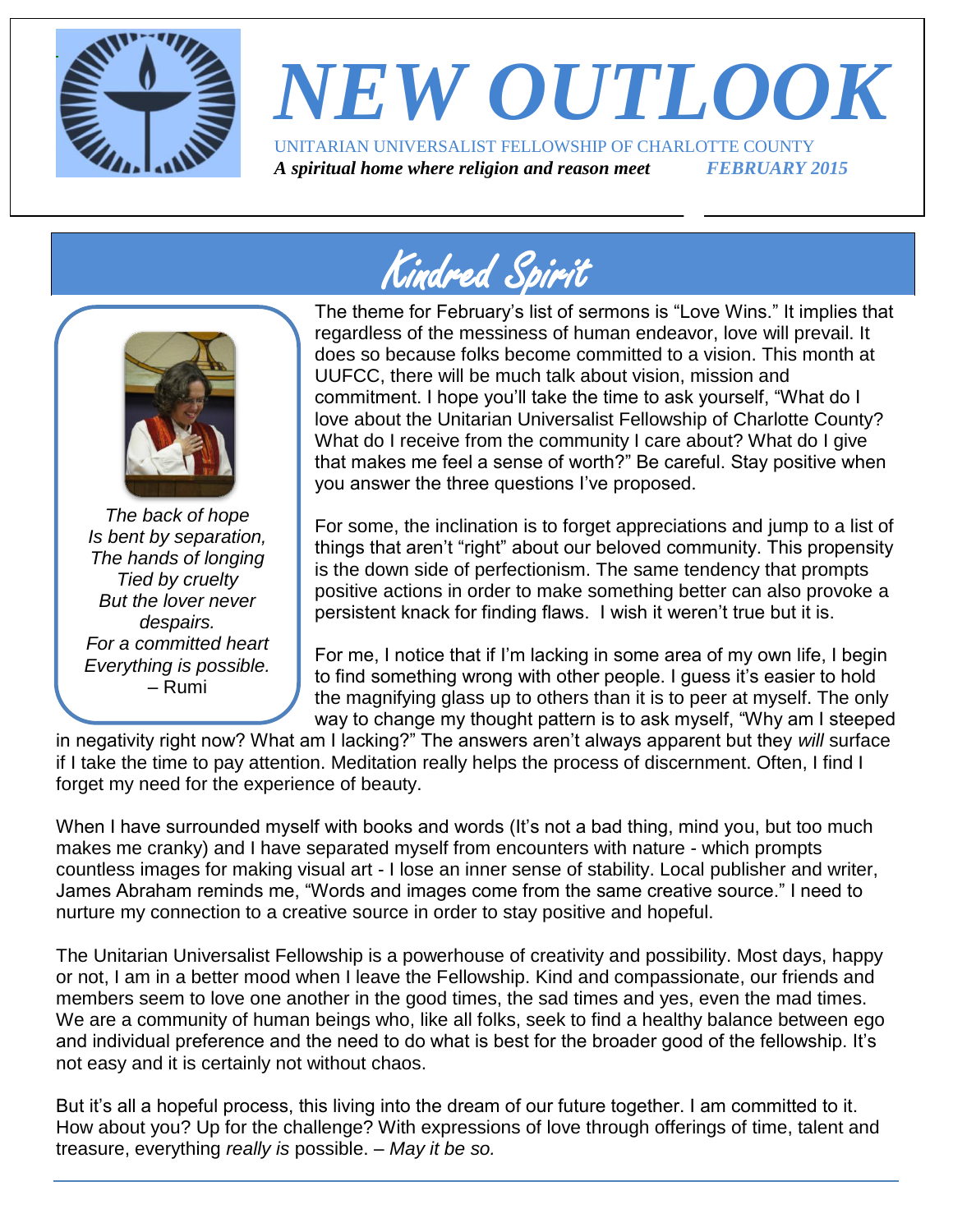# Message from MaryHolly Board President



## **Love Wins: Marriage Equality**

Many years ago, my mother, June Barrett, would host a table and invite friends and family, and our UU minister to dinners sponsored by PFLAG (Parents and Friends of Lesbians and Gays). This was a celebratory event, designed to inspire, advocate and educate folks about the need to support human rights for lesbians and gays, and to acknowledge the discrimination, pain and exclusion that most LGBT folks experienced. With my brother being a gay man, this was very important to her, and to me.

It was just a few months back that Rev Amy began talking about the possibility of the Florida law changing and her commitment to perform weddings for same sex couples - if the ban got lifted, she wanted to support any and all folks desiring to marry and celebrate their commitment. She was wondering if the Board and members of the congregation would stand with her. The answer was yes! She even offered a required pre-marriage counseling program so folks could actually get married the same day as licenses were issued-*IF IT GOT* approved in Florida and licenses were offered in Charlotte County.

So Tuesday, January 6th was a very important day. Licenses were issued. Couples wanted to demonstrate their love and commitment! Rev. Amy was at the Justice Center in Punta Gorda along with others from the congregation. She was able to perform four marriages that day (and several more since).

On the evening of January 6th, there was a wonderful celebration, sponsored by one of our partners, Equality Punta Gorda, at Opus restaurant. What a joyful event! Our congregation and minister were acknowledged for our support and commitment. I was so proud to be among the table of Unitarian Universalists who were standing with the LGBT community to say: We stand with you! We celebrate your joy! Love wins!



*Proud to be a UU, standing on the side of love! MaryHolly Allison*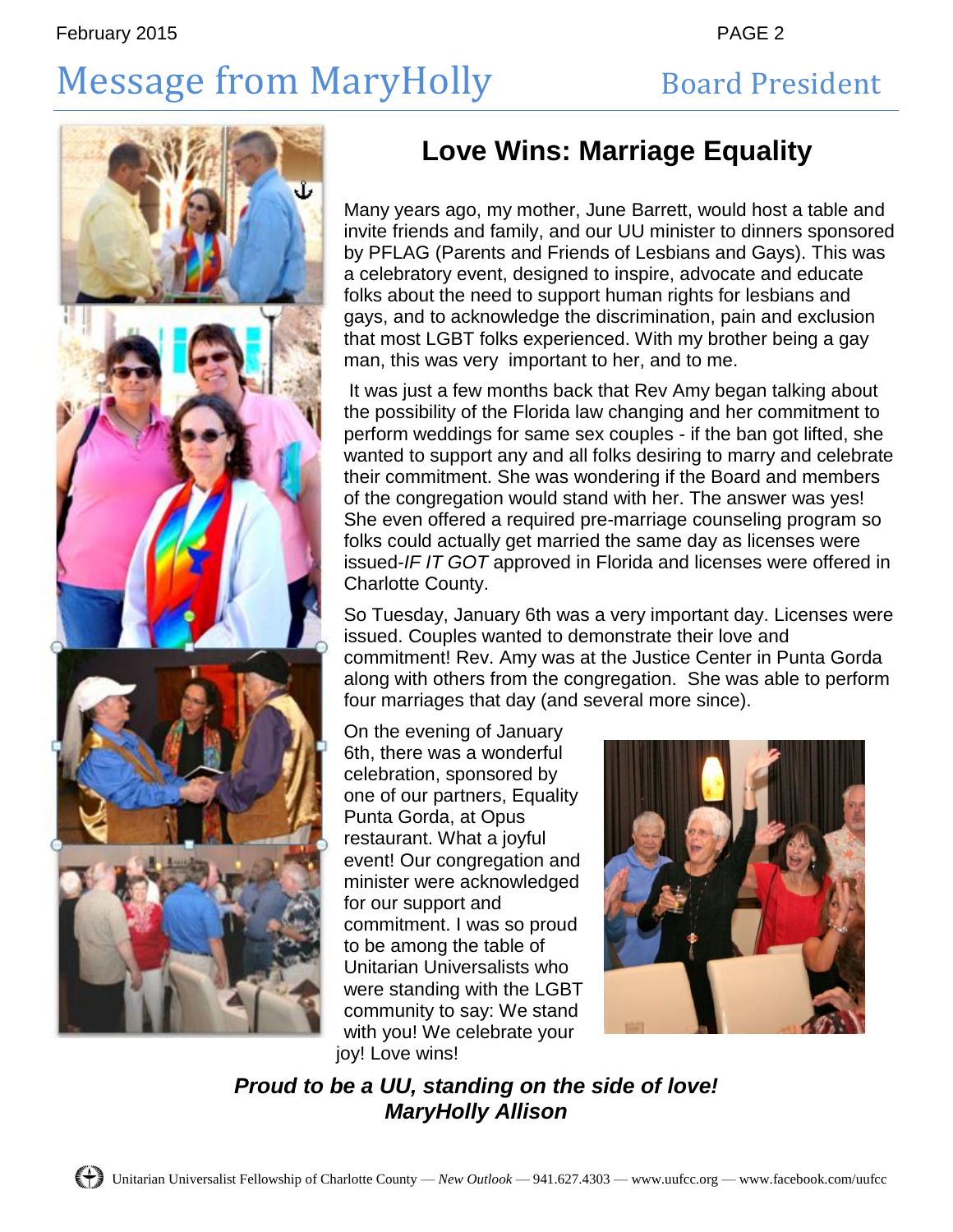## **FEBRUARY WORSHIP SERVICES**

## **Saturdays**

3:15 – Conversation Among Friends 4:30 – Worship Service Happy Hour following Worship

## **Saturday, Jan. 31 – No service**

The Climate Action Team is sponsoring a movie Cowspiracy: The Sustainability Secret followed by a meatless potluck meal. Come at 4:30 for the movie, and/or join us just after 6:00 for our monthly vegetarian potluck. There'll be good food to eat and lots to talk about!

### **Saturday, Feb. 7**

### **Love Letters Rev. Amy Kindred**

All things "love-worthy" are celebrated in this service. Do you have a favorite story of love to share? A Rumi poem or two will set the stage for our service that celebrates amore'.

## **Saturday, Feb. 14**

**Zora Neal Hurston: Genius of the South Rev. Amy Kindred**

Exploring the life and literature of Zora Neal Hurston, we'll celebrate a Floridian of great proclaim.

### **Saturday, Feb. 21 Mother Earth vs. The World's People Jack Harkins, Chris McCoy**

Please join us for this participatory experience (you get to be the jury!) as Mother Earth pleads her case before the International Court of Last Resort. It's perhaps the most important trial in the history of civilization. It'll be followed by our monthly vegetarian potluck, just after 6:00pm.

## **Sundays**

9:15 a.m. Conversation among Friends 9:30 a.m. – Choir Practice 10:30 a.m. – Worship Service Coffee Hour following Worship

### **Sunday, Feb. 1**

## **Leonard Cohen: Renaissance Man Rev. Amy Kindred**

Leonard Cohen has been creating compositions of love and living since the '60s. We can learn a great deal from Cohen. His passion and interest for music and literature is profound.

## **Sunday, Feb. 8 Love Letter to UUFCC**

## **Rev. Amy Kindred**

What's there to love about our place in the woods? Why do YOU love our community of folks intent on making the world a better place? We'll begin with "Dearly Beloved, Home of our Hopes and Dreams, let me count the ways I love thee." *Pledge Drive Kick-Off day.*

### **Sunday, Feb. 15**

## **Zora Neal Hurston: Genius of the South Rev. Amy Kindred**

Born in January, 1891, in Alabama, Zora Neal Huston moved to Eatonville, Florida when she was a toddler. It has been said Hurston, our "Genius of the South," was never indoctrinated in inferiority. This is a story of what it means when all are respected equally and what happens when a village really does raise a child.

### **Sunday, Feb. 22 Loving Some Body: Your Own Chrissy McCoy**

Loving yourself can be tough. How can we affirm our own inherent worth and dignity when we feel trapped in bodies less than perfect... or not even fully functional?

**Saturday, Feb. 28 Ted Talk – My Stroke of Insight led by Kay Azar** How well do you know yourself? Come learn how Jill Bolte Taylor, a neuroanatomist, came to understand herself better after having a stroke.

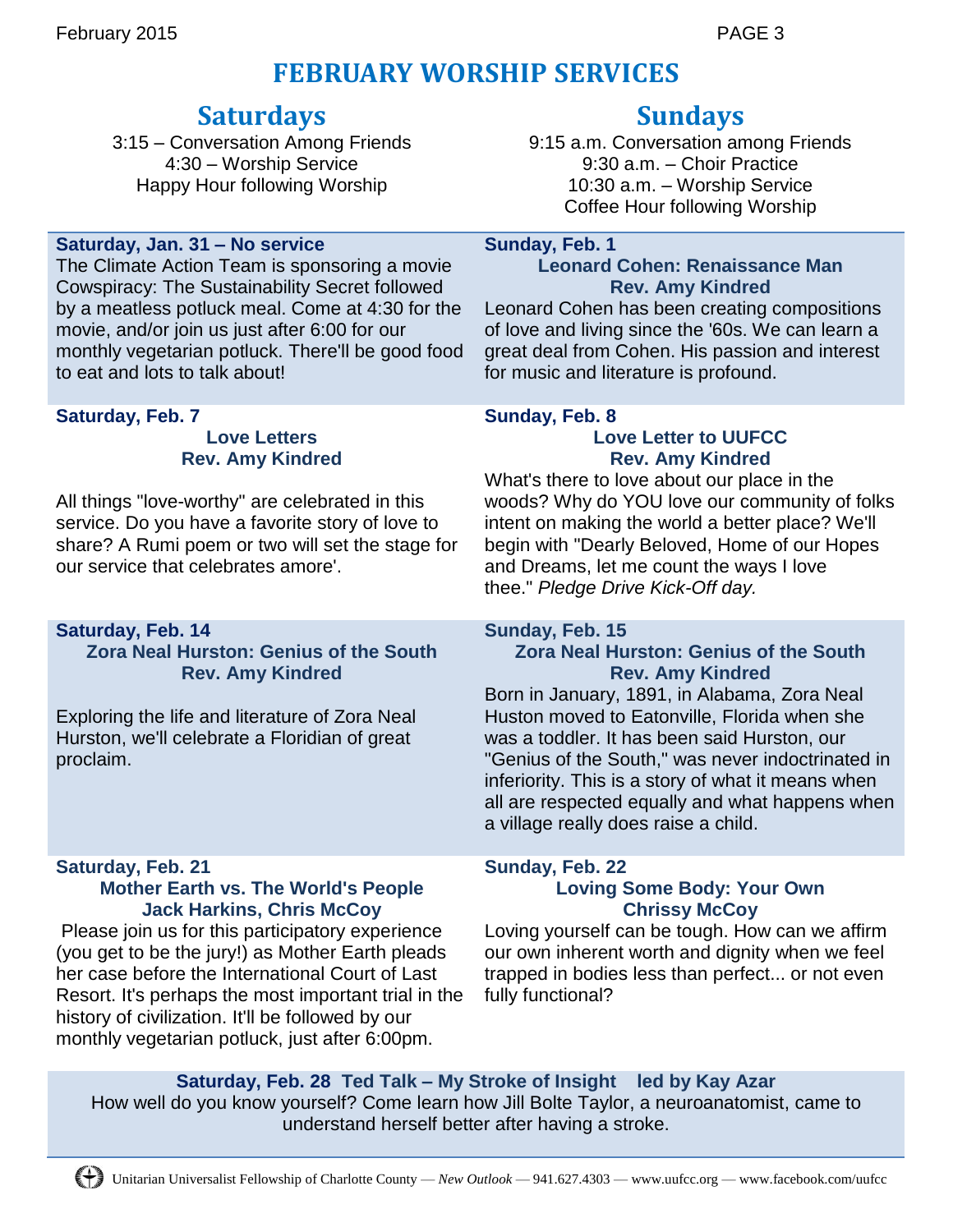# Building Our Future Together Bob Taylor, Stewardship Chair

What is it about our Fellowship that's important to you? Do you find the worship services inspiring or the conversations among friends thought provoking? Do you bask in the warmth of a caring and loving community? Are you actively engaged in social justice or community outreach? Do you sing in the choir or serve on the arts committee? Just what is it about this place that brings you back again and again?

Whatever it is you value; your time and talent energize our programs, and your financial gifts create and support the staff, facilities, and services that make it all possible. With your support, we have become a vibrant and thriving congregation, as evidenced by our rich array of programs and activities. But with our success has come the realization that we need more space to fulfill our mission. We are now actively exploring our options. Do we expand on our present site, purchase another facility, or build on a new site? And what can we afford and how do we optimize our existing facilities until more space is available?

During this year's Giving Campaign, which launches on Sunday, February 8, you will be asked to financially support all the programs you hold dear. In addition, this year's proposed operating budget includes an allowance for "Future Debt." As a congregation, we need to prove to ourselves that we can afford the kind of buildings and programs we need. If each of us pledges what we can, we can build on our success and fulfill the promise of our bright future.

# New To UU Orientation Breakfast

The Membership Committee and Rev. Amy Kindred will host a New to UU Orientation Breakfast on Saturday morning March 14, 2015 from 8:30 to 11:00 am. All newcomers and visitors interested in learning more about Unitarian Universalism and UUFCC are invited to join us for a delicious breakfast and meet and greet gathering.

You will meet available board members, our minister Reverend Amy Kindred and others interested in learning about UU history and principles. If you would like to participate please RSVP to the office by phone or email.

All who attend the breakfast/orientation will be eligible to sign the next Membership Open Book Signing on Sunday April 5, 2015. Please bring all your questions or concerns. We look forward to getting to know you better.

Diane Allen-Harkins, [dallenharkins@gmail.com,](mailto:dallenharkins@gmail.com) Membership coordinator



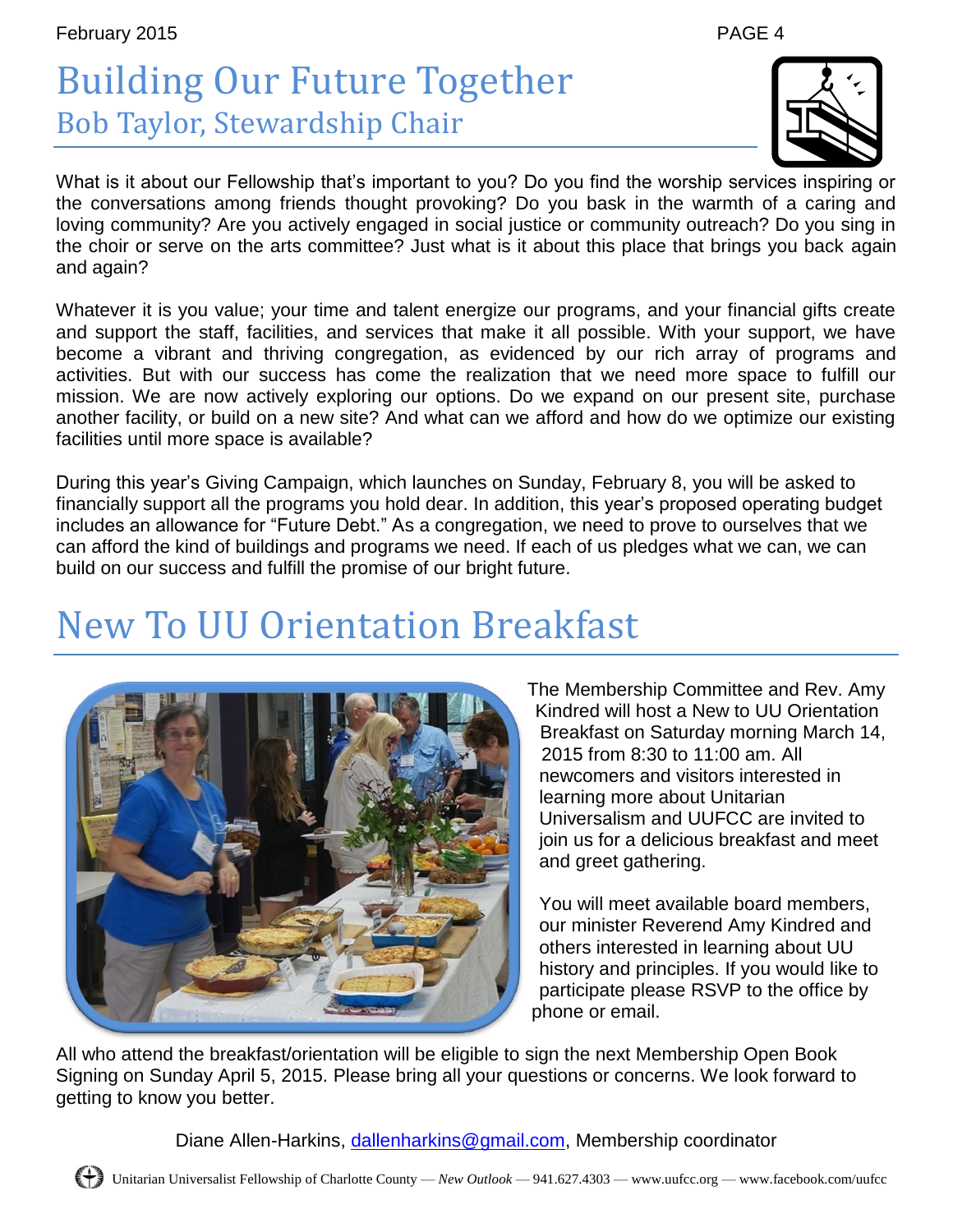# Peace Initiative Speakers Series

Hasan Hammami, born and educated in the Middle East, social activist, community philanthropist, will speak at the Fellowship on Sunday, Feb. 1st, 12:15 PM. This is the second in a series of the Social Justice Committee's "Peace Initiative Speakers Series." His talk, "Terrorism and Islam, Its Genesis, Issues and Direction in Islamic Societies and the West" is free and open to the public.

Hammami left Jaffa when he was 15, attended college in Lebanon and completed advanced degrees at the University of Nottingham, England and the Sloane School of Management at MIT in Massachussetts.

In addition to working with Habitat for Humanity on building "Abrahamic Houses," Hammami has spoken and worked to promote positive relationships between all groups of people and religions. He is currently a member of the Board of Charlotte Community Foundation, the largest philanthropy in Charlotte County.

**CONTACT US - OFFICE HOURS – Monday through Thursday 9 am – 1 pm**

1532 Forrest Nelson Blvd, Port Charlotte, FL 33952 941.627.4303

## [www.uufcc.org,](http://www.uufcc.org/)

www.facebook.com/uufcc

Rev. Amy Kindred, minister@uufcc.org 941.916.0957 Minister's hours: Tues. and, Thurs, afternoon. It's best to call for an appotintment

Chris McCoy, Office Assistant [office@uufcc.org](mailto:office@uufcc.org)

MaryHolly Allison**,** [President@uufcc.org](mailto:President@uufcc.org)

Diane Allen-Harkins, Membership Coordinator, dallenharkins@gmail.com

Ginger Abraham, Newsletter Editor, newsletter@uufcc.org Article Deadline: 20th of the month

Myrna Charry, Communications Chair, mcharry@earthlink.net

## CALLING ALL BOOK LOVERS

Come check us out. We have a book club for you! We gather on the last Wednesday of each month to discuss a book chosen by the group. The main criteria is excellent writing, whether fiction or nonfiction. But almost always there are themes that relate directly to our UU values.

For example, in January we discussed "Peony in Love" by Lisa See. It describes life and beliefs in 17th C. China in exquisite detail, with particular emphasis on what we would call a Feminist Movement lead by a group of woman poets.

Our next two books are considered classics in the literature of war and peace. "All Quiet on the Western Front" has been called the greatest novel about World War I. "Guns of August" describes the diplomatic and other events leading up to World War I. Both provide powerful agreements for the futility of war.

**Books for future meetings are:** 

**February** – All Quiet on the Western Front by Eric Maria Remarque

**March** – Guns of August by Barbara Tuchman Contact: Mary Wolff – 629-0669 or hmwolff9@hotmail.com

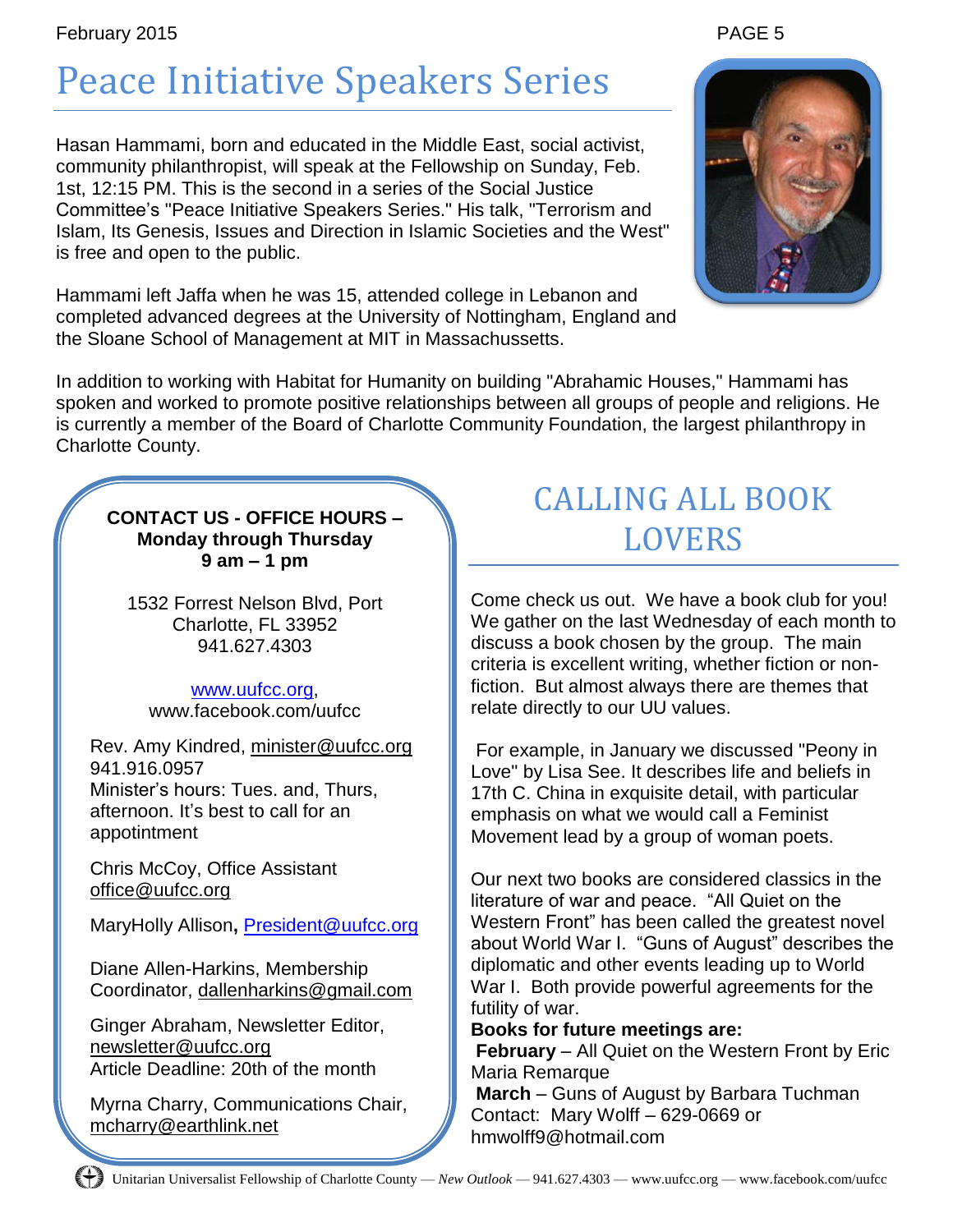# Climate Action News

At the end of January the Climate Action Team sponsored a movie and meal. The documentary "Cowspiracy" was shown, which connects the dots on how our American penchant for eating meat contributes to climate change, as well as how most of the major environmental groups (Sierra Club, [350.org,](http://350.org/) Green sanctuary, etc) refuse to break silence on this crucial fact. This event was followed by our monthly meatless potluck meal.



at the Saturday service on February 21. We expect our returning cast of 10 Climate Action Players to perform, and we have a couple of openings for new folks, as well. Please contact Jack Harkins or Chris McCoy if you are interested. Again it will be followed by our monthly vegetarian potluck sometime after 6:00pm. All are welcome!

We were also excited to learn that a local Chapter of Citizen's Climate Lobby (CCL) has been established here in Port Charlotte. Four of us from the Fellowship attended their second meeting in January. The February meeting is scheduled for 6:00 pm on February 10th, at the home of Coty Kellar. For more info on CCL go to their website (www['citizensclimatelobby.org\)](http://citizensclimatelobby.org/).

**Upcoming events**: There'll be an interfaith climate conference in Orlando on March 6th and 7th, for anyone who's interested. Also, there are plans in the works to have an exciting Earth Day event here at the Fellowship on Saturday, April 18th. Stay tuned for more details!

**Eco tip of the month**: At FPL's website there's an online pamphlet called "Home Energy Basics." It has a wealth of information and graphics. One suggestion during the cooler months: heat your house at 68 degrees or cooler during the day, and 65 degrees or cooler at night or when you're away from home!

# Endowment Q&A

## **Q: How did our Endowment get started?**

**A:** In 1991, two non-member but friendly supporters of UUFCC, Robert Hansman and Harold Rapp, saw the need and the opportunity to establish the *Unitarian Universalist Endowment of Charlotte County.* To launch the Endowment Fund, Hansman gave a check for \$500 and he and Rapp became the *de facto* trustees. Initially, the fund was managed by the Fellowship under Rapp's direction using the then titled *UUA General Investment Fund*. The Endowment's existence was identified in the UUFCC Bylaws as "an autonomous organization with its own set of bylaws which assure that the value of the investment in the Fund is preserved in perpetuity." Endowment Trustees regularly report at UUFCC Annual Meetings.

Gradually, at first, the Endowment grew – mostly from memorial gifts honoring departed UUs. An honor-board, mounted in the Fellowship sanctuary, celebrates gifts of \$500 or more. By late 2010 the fund totaled over \$100,000, a threshold that enabled the Fund to begin to draw from its earnings, while preserving its corpus, to provide meaningful financial support to the Fellowship. In the last couple of years, thanks to a number of generous bequests, the Fund's assets have grown to over \$370,000.

Unitarian Universalist Fellowship of Charlotte County — *New Outlook* — 941.627.4303 — www.uufcc.org — www.facebook.com/uufcc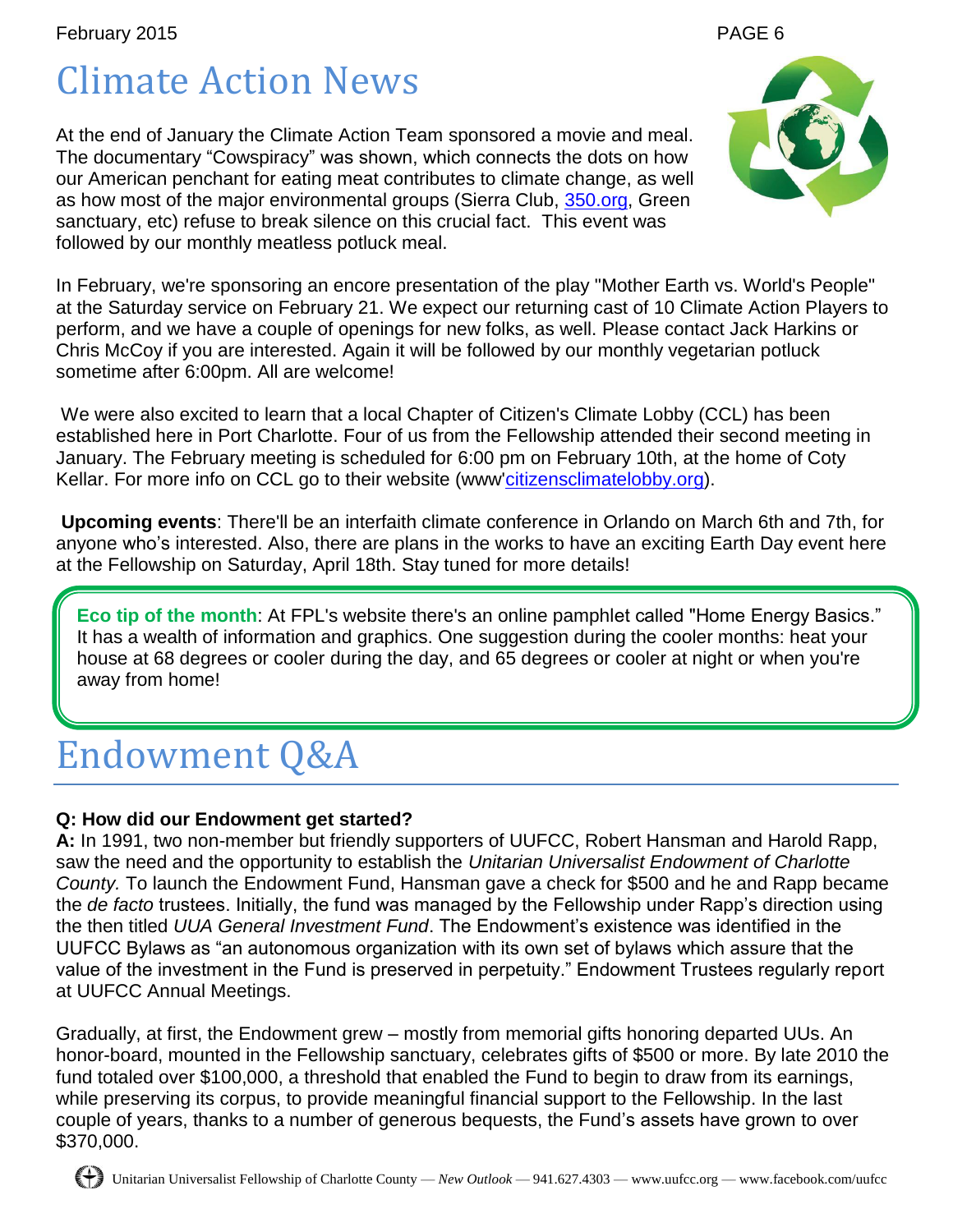## **Come one, come all!**

## **Special Congregational Information Meeting**

**Sunday, February 8, 2015**

**12:00 pm - 1:00 pm**

# This I Believe – Feb. 22 at Noon

Please join us to discuss your thoughts about this article.

"What Wealth does to your Soul" excerpted from The New Republic article by Michael Lewis

- "But no matter how much they have, they never have enough. They're still worried. About what they don't have. They're always empty…
- The drivers in the cheap cars all respected the pedestrians' right of way. The drivers in the expensive cars ignored the pedestrians 46.2 percent of the time…in Manhattan they found the drivers of expensive cars were far more likely to double-park…
- The richer the person, the more likely he was to reach in and take candy from a jar clearly marked as being there for children…
- People with incomes below 25 grand gave away on average, 4.2 percent of their income, while those earning more than 150 grand a year give away 2.7 percent…
- If you show rich and poor people pictures of kids with cancer, the poor people's brains exhibit much more activity equated with empathy than the rich people's. (What does this say about politicians most of whom are now wealthy?)
- So is it that people who have a proclivity to getting rich are entitled and less empathetic? Or is it that the problem is caused by the inequity? Does the inequity trigger a chemical, neurobiological change in the brain? (It would appear so.) It causes them to be less likely to care about anyone but themselves or to experience the moral sentiments needed to be a decent citizen.
- The evidence overwhelmingly suggests that money, above a certain modest sum, does not have the power to buy happiness, and yet even very rich people continue to believe that it does. All of them said they needed two to three times more than they had to feel happier...While spending money upon oneself does nothing for happiness, spending it on others increases happiness…
- As you move up the ladder you are more likely to violate the rules of the road, to lie, to cheat, to take candy from kids, to shoplift, and be tightfisted in giving to others…
- There is growing awareness that the yawning gap between the rich and the poor is no longer a matter of simple justice but also the enemy of cultural economic success and human happiness. It's not just bad for the poor. It's also bad for the rich. It's funny, when you think about it, how many rich people don't know this."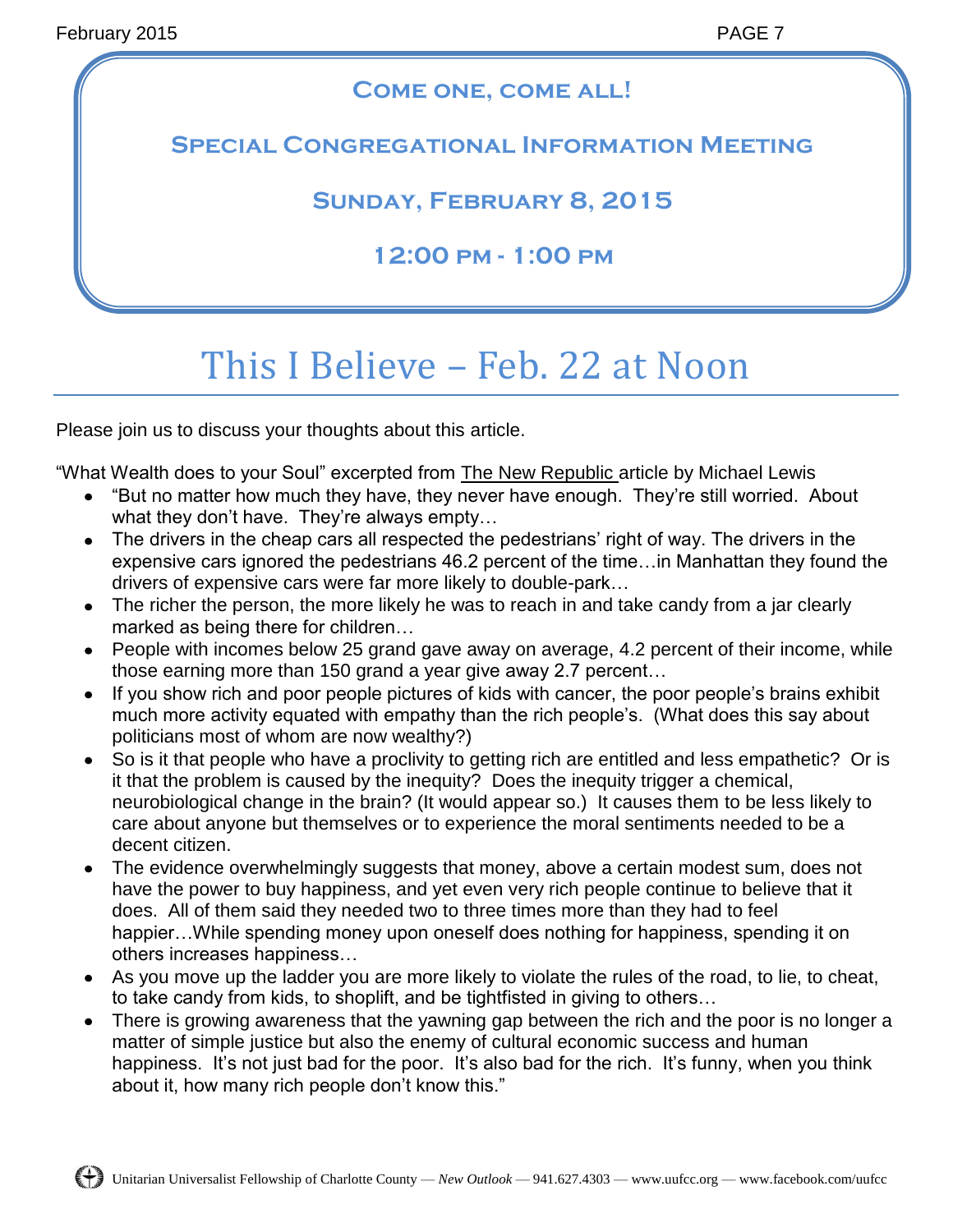Black History Month

Honoring the month of February as Black History month, the Blanchard House Museum of Charlotte County and the Mid-County Regional Library present the Black History Film Series. The **Unitarian Universalist Fellowship of Charlotte County** and the Blanchard House Museum will provide a biracial team that facilitates discussion after the screening of each film. Seating is on a first-come, firstserved basis. Free films start at 5:30 pm at the Mid-County Regional Library at 2050 Forrest Nelson Blvd (corner of Forrest Nelson and Tamiami Trail) just up the street from UUFCC.

**MO** 

## **Monday, February 2 –** *The Hurricane*

This is the true story of Rubin "Hurricane" Carter, a championship boxer who is wrongfully convicted of murder. A group of Canadian Citizens fight for Carter's innocence. Film stars Denzel Washington in the title role.

## **Monday, February 9 –** *Do the Right Thing*

A hot summer day in the Bedford-Stuyvesant section of Brooklyn, temperatures and tempers intertwine with bigotry – exploding into neighborhood violence. Written and directed by Spike Lee.

## **Monday, February 23 –** *The House I Live In*

This documentary offers a searing look inside America's criminal justice system, revealing a deeply flawed system that targets the poor and minority communities.

## **Monday, March 2 –** *Incarceration Nation*

A documentary, shown on *Bill Moyers & Company*, that examines how the War on Drugs and tough sentencing policies have greatly increased the United States prison population.

## **What is the state of race relations in our nation?**

In conjunction with the Library Film series on race*,* a newly-formed book discussion group is being formed that is dedicated to the question above. As we read and discuss the books listed below, we will focus on the interconnectedness and humanity of all people.

These readings/discussion meetings are listed below and are co-sponsored by the Unitarian Universalist Fellowship of Charlotte County, The Bernice A. Russell Community Development Corp and The Blanchard House Museum. Events will be held at the CDC headquarters, 329 E. Virginia, Suite #113, Punta Gorda.

## **Discussions/Meetings/ Book Titles/Dates:**

Monday, Jan. 26, 1-3 PM, *Americanah,* by Chimamanda Ngozi Adichie. Prize- winning story of a Nigerian woman in the USA.

Monday, Feb. 16, 1-3 PM, *You Can't be Neutral on a Moving Train*, by Howard Zinn. Autobiographical account of Zinn's participation in the Civil Rights struggle

Monday, Mar. 9, 1-3 PM, *Four Spirits*, by Sena Jeter Naslund. A novel weaving a tapestry of social transformation set in Selma Ala., the author's hometown.

All are welcome to these free events. For more information contact: Sharon Whitehill, 941-764-6600